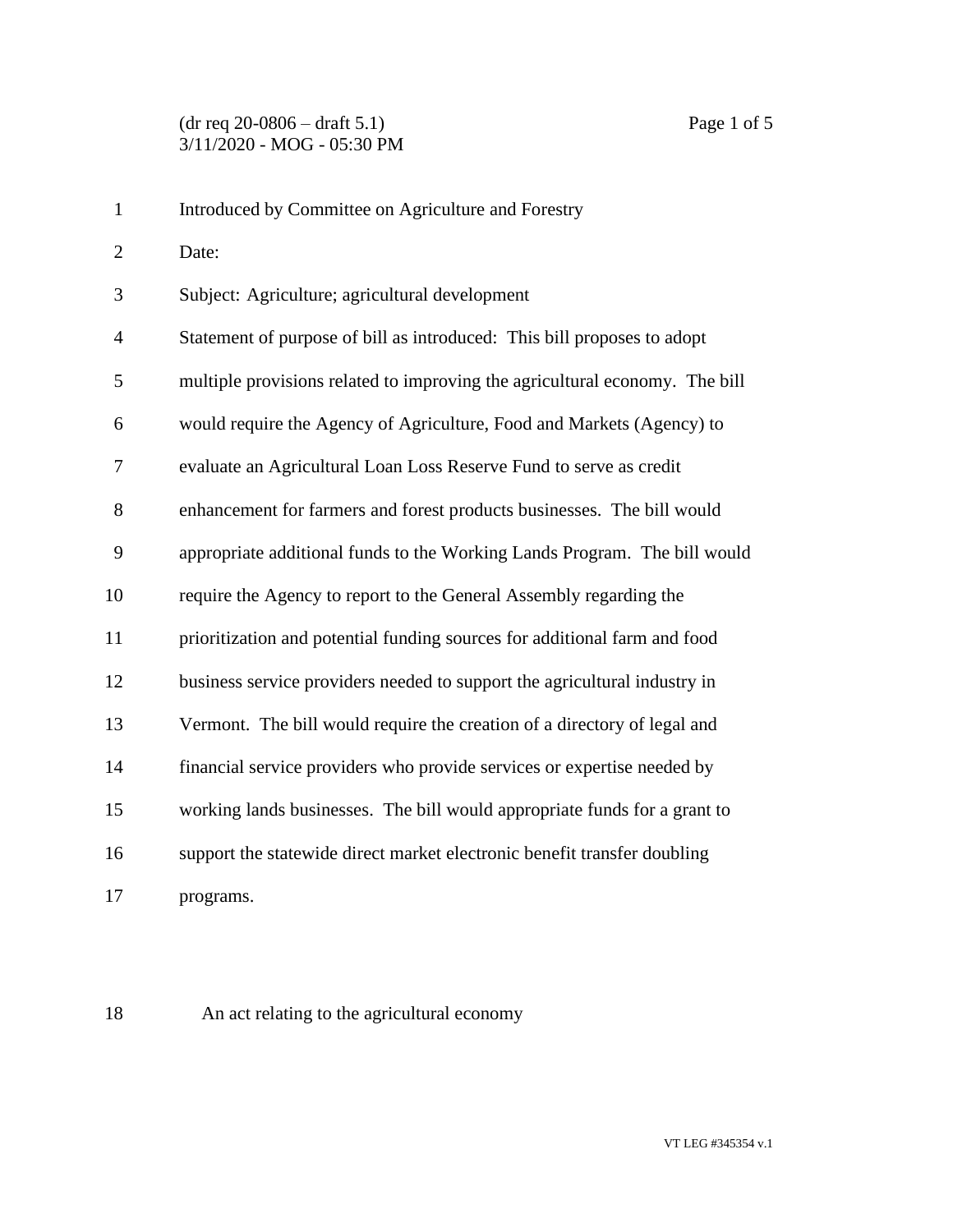(dr req 20-0806 – draft 5.1) Page 2 of 5 3/11/2020 - MOG - 05:30 PM

| $\mathbf{1}$   | It is hereby enacted by the General Assembly of the State of Vermont:              |
|----------------|------------------------------------------------------------------------------------|
| $\overline{2}$ | *** Working Lands Program ***                                                      |
| 3              | Sec. 1. APPROPRIATIONS; WORKING LANDS PROGRAM                                      |
| $\overline{4}$ | In fiscal year 2021, in addition to the \$1,300,000.00 otherwise appropriated      |
| 5              | to the program and pending availability of funding, \$200,000.00 is                |
| 6              | appropriated from the General Fund to the Agency of Agriculture, Food and          |
| 7              | Markets for grants to be awarded through the Vermont Working Lands                 |
| 8              | program, pursuant to 6 V.S.A. chapter 207, subchapter 2.                           |
| 9              | *** Agricultural Loan Reserve Fund ***                                             |
| 10             | Sec. 2. AGRICULTURAL LOAN LOSS RESERVE FUND; REPORT                                |
| 11             | The Secretary of Agriculture, Food and Markets, in consultation with the           |
| 12             | Vermont Sustainable Jobs Fund, the Vermont Economic Development                    |
| 13             | Authority, and other interested parties, shall evaluate the potential to create an |
| 14             | Agricultural Loan Loss Reserve Fund in the State to serve as credit                |
| 15             | enhancement for farmers and forest products businesses that cannot obtain          |
| 16             | financing due to lack of collateral or other financing restrictions. On or before  |
| 17             | January 15, 2021, the Secretary of Agriculture, Food and Markets shall submit      |
| 18             | to the House Committee on Agriculture and Forestry and the Senate                  |
| 19             | Committee on Agriculture a proposal for establishing an Agricultural               |
| 20             | Resources Fund in the State. The proposal shall:                                   |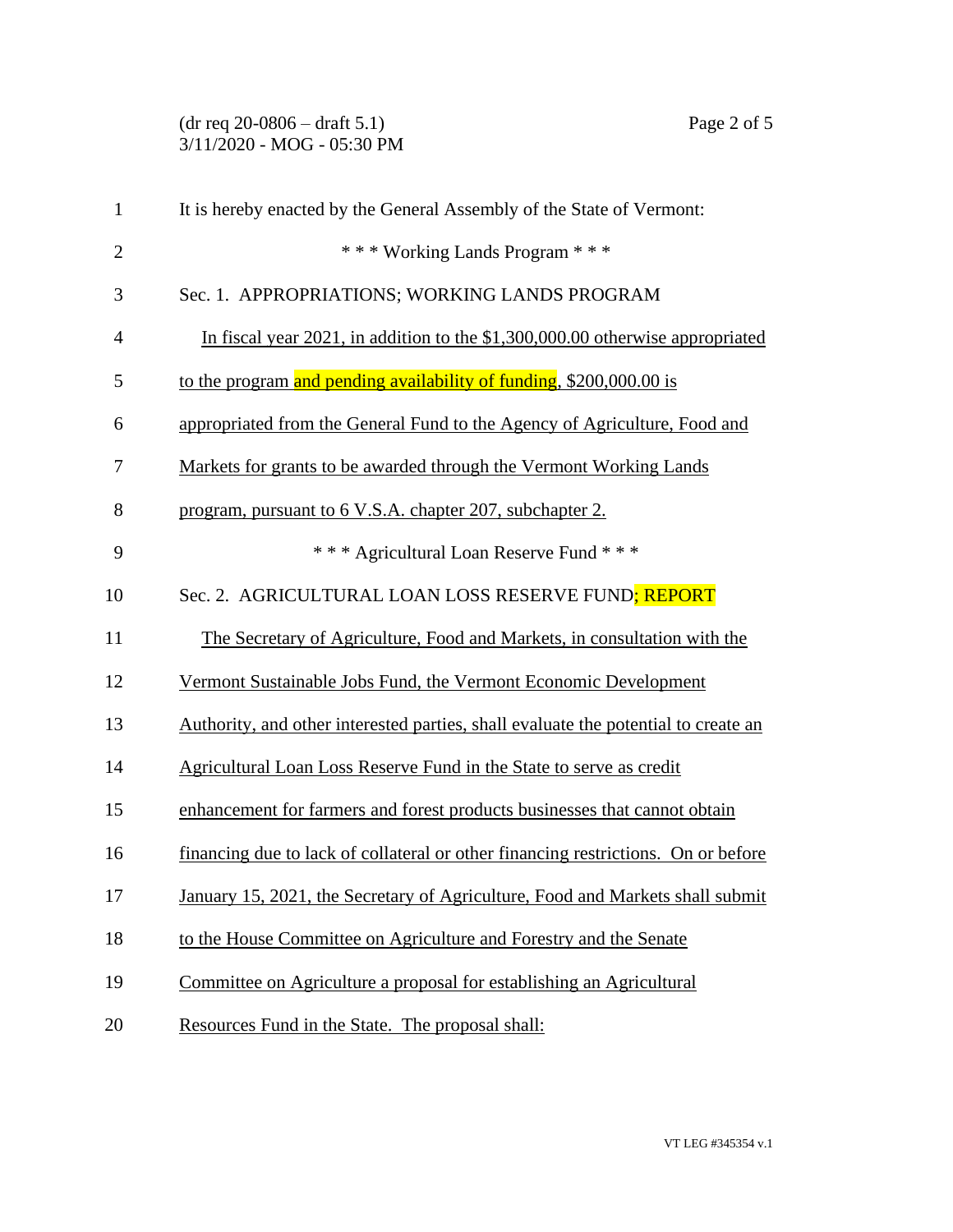## (dr req 20-0806 – draft 5.1) Page 3 of 5 3/11/2020 - MOG - 05:30 PM

| $\mathbf{1}$   | (1) identify a financial lender or lenders or other institution that would      |
|----------------|---------------------------------------------------------------------------------|
| $\overline{2}$ | administer the Fund;                                                            |
| 3              | (2) recommend criteria for use of the Fund by a lender, including               |
| $\overline{4}$ | whether the Fund would be available to buy down interest rates on loans or      |
| 5              | pay, in whole or in part, for defaults on loans and forest products; and        |
| 6              | (3) estimate the amount funds necessary to capitalize the Fund,                 |
| 7              | including the proposed source of the funds.                                     |
| 8              | *** Farm and Food Business Service Providers ***                                |
| 9              | Sec. 3. FARM AND FOOD BUSINESS SERVICE PROVIDERS; REPORT                        |
| 10             | On or before November 15, 2020, the Secretary of Agriculture, Food and          |
| 11             | Markets shall submit to the House Committee on Agriculture and Forestry and     |
| 12             | the Senate Committee on Agriculture a report regarding the prioritization and   |
| 13             | potential funding sources for additional farm and food business service         |
| 14             | providers identified in the 2020 Agriculture Strategic Plan Report as necessary |
| 15             | to support the agricultural industry in Vermont. In developing the report, the  |
| 16             | Secretary of Agriculture, Food and Markets shall consult with the Vermont       |
| 17             | Sustainable Jobs Fund and the Vermont Farm and Forest Viability Program         |
| 18             | and shall meet with relevant stakeholders.                                      |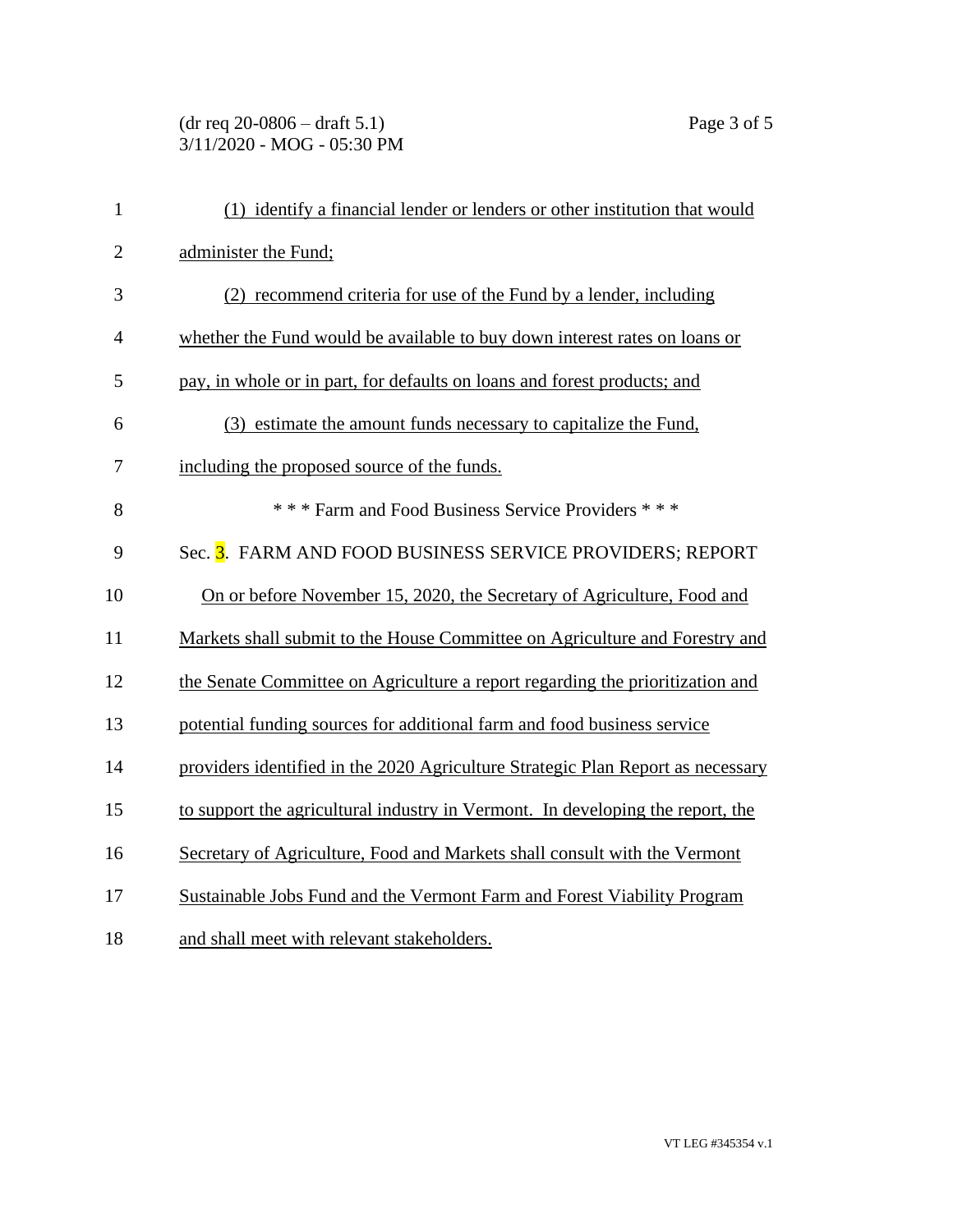| $\mathbf{1}$   | *** Directory of Financial Service Providers ***                                |
|----------------|---------------------------------------------------------------------------------|
| $\overline{2}$ | Sec. 4. CREATION OF DIRECTORY OF LEGAL AND FINANCIAL                            |
| 3              | SERVICE PROVIDERS FOR WORKING LANDS BUSINESSES;                                 |
| $\overline{4}$ | APPROPRIATIONS; REPORT                                                          |
| 5              | (a) On or before January 15, 2021, the Vermont Sustainable Jobs Funds, in       |
| 6              | collaboration with the Vermont Farm and Forest Viability Program and other      |
| 7              | relevant stakeholders, shall develop a directory of legal and financial service |
| 8              | providers, such as estate and corporate attorneys, accountants, or bookkeepers, |
| 9              | who could provide services or expertise needed by working lands businesses in   |
| 10             | the State. The directory shall include:                                         |
| 11             | (1) a listing of qualified legal and financial service providers in the State   |
| 12             | that have expertise that is relevant to the needs of working lands businesses;  |
| 13             | and                                                                             |
| 14             | (2) a statement that provides a transparent accounting of how the               |
| 15             | directory was developed and how relevant legal or financial service providers   |
| 16             | can be listed in the directory.                                                 |
| 17             | (b) On or before January 15, 2021, the Vermont Sustainable Jobs Fund            |
| 18             | shall submit to the House Committee on Agriculture and Forestry and the         |
| 19             | Senate Committee on Agriculture, a report that:                                 |
| 20             | (1) proposes an entity to maintain the directory;                               |
| 21             | estimates the annual cost to operate and update the directory; and<br>(2)       |